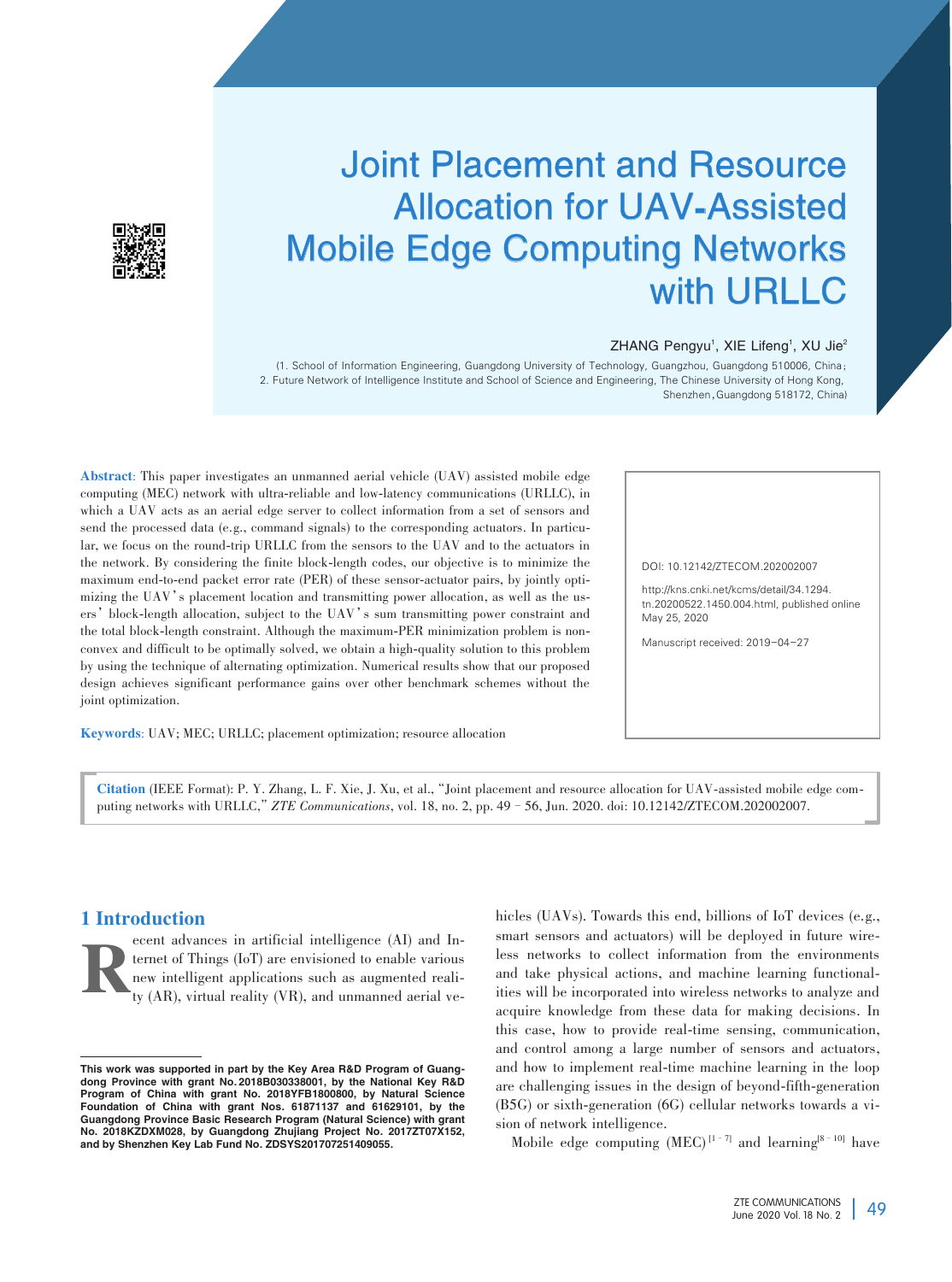emerged as important techniques to deal with the above issues, by pushing the cloud-like computation and storage capabilities, and the machine learning functionality at the network edge, e.g., base stations (BSs) and access points (APs). Accordingly, the edge servers at BSs/APs can help end users remotely execute the computation-intensive applications in a swift way, and quickly acquire knowledge from the locally generated data at IoT devices for making quick decisions. However, wireless communications among end devices and BSs/APs are becoming the performance bottleneck for such systems, as the wireless channels connecting them may fluctuate over time and be unstable. Prior works have investigated the joint communication and computation design for mobile edge com⁃ puting<sup>[1–4]</sup> and for training in mobile edge learning<sup>[8–10]</sup>, respectively. Besides the joint design of communication and computation, the ultra-reliable and low-latency round-trip communications from sensors to edge servers and to actuators are another crucial issue for successfully implementing the machine edge learning with critical latency requirements. For instance, consider the inference phase in mobile edge learning, where trained machine learning models are deployed at the edge server. In this case, IoT devices $^{[11]}$  (e.g., sensors) first send the sensed information to the edge server; after receiving such information, the edge server implements the inference process and sends the inference results (e.g., such as command signals) back to the same or other IoT devices (e.g., actuators) for taking actions. In this scenario, the round-trip ultrareliable and low-latency communications (URLLC) for the "sensors-edge-server-actuators" flow is important and thus is the main focus of this paper.

Furthermore, UAV-assisted wireless platforms<sup>[12-14]</sup> are promising techniques towards B5G. UAV-assisted wireless platforms can provide flexible wireless services to on-ground devices by deploying wireless transceivers (such as BSs and APs) at UAVs that can fly freely over the three-dimensional (3D) space. Compared with conventional terrestrial wireless infrastructures, UAV-enabled BSs/APs are advantageous due to their deployment flexibility, strong line of sight (LoS) channels with on-ground users, and highly controllable mobility<sup>[15-18]</sup>. By exploiting the controllable mobility, the UAVs can fly closer to intended on-ground devices and fly farther away from unintended ones to help enhance the communication performance. By integrating UAVs with MEC, UAV-enabled MEC has attracted a lot of recent research interests, in which the UAV is deployed as dedicated aerial MEC server to support the communication and computation of end users on the ground. Prior works have investigated the computation offloading design in the UAV-assisted MEC, in which wireless devices (such as smartphones) offload their own computation tasks to the UAV for enhancing the performance of task execution<sup>[13], [19-24]</sup>. For instance, Refs. [22] and [23] aim to minimize the energy consumption of the UAV while ensuring the quality of service (QoS) requirements at users, by jointly optimizing

the UAV's flight and wireless resource allocation. Refs. [19] and [24] optimize the flight trajectory and communication wireless resource allocation at the UAV, so as to maximize the UAV's endurance time or communication rate.

Different from prior works, this paper focuses on the roundtrip URLLC in mobile edge networks, in which the UAV-enabled edge server is employed to improve the round-trip communication performance from on-ground sensors to the UAV and to the actuators. This may practically correspond to a delay-sensitive inference scenario in mobile edge learning, where the machine learning models are deployed at the UAV for remote control. To our best knowledge, the problem of round-trip URLLC under this scenario has not been addressed yet. This problem, however, is challenging to be dealt with. First, for achieving URLLC, the delivered packets (e. g., the sensed information by the sensors and the command signals sent from the MEC server to the actuators) are generally with small block lengths, and as a result, the conventional Shannon capacity under the assumptions of infinite block length and ze⁃ ro decoding error is not applicable. Therefore, we must take into account the effect of finite block-length codes, under which new performance metrics characterizing the relations among the communication rate, packer error rate (PER), and blocklength should be considered<sup>[25 – 26]</sup>. Next, there generally exist a large number of sensors and actuators over IoT networks. It is thus very important to efficiently design wireless resource allocation among these sensor-actuator pairs. This, however, is technically very difficult due to the new performance metrics considered. Last but not least, the UAVs' mobility can be exploited via trajectory control<sup>[24]</sup> or deployment optimization<sup>[27]</sup> for optimizing the MEC performance. How to jointly design the UAVs' deployment optimization or trajectory control together with the wireless resource allocation is also a new problem to be tackled for URLLC.

Notice that Ref. [27] studies the UAV-enabled relaying system with URLLC, in which the UAV's deployment location and the block-length allocation are jointly optimized, for the purpose of minimizing the end-to-end PER from the ground source node to the ground destination node. In contrast to Ref. [27] that focused on the relaying scenario with only one single source-destination pair, this paper studies a different UAV-enabled MEC scenario with multiple sensoractuator pairs, for which both the transmitting power allocation at the UAV and the block-length allocation are considered, together with the UAV's deployment optimization.

This paper investigates a UAV-assisted MEC network with URLLC as shown in Fig. 1, in which a single UAV acts as an aerial edge server to collect information sent from multiple sensors, analyze such information (via, e.g., machine learning), and then send the processed data (e.g., command signals) to their respective actuators. We focus our study on the round-trip URLLC by assuming the time and resource consumption for information processing at the UAV which is given and thus ig-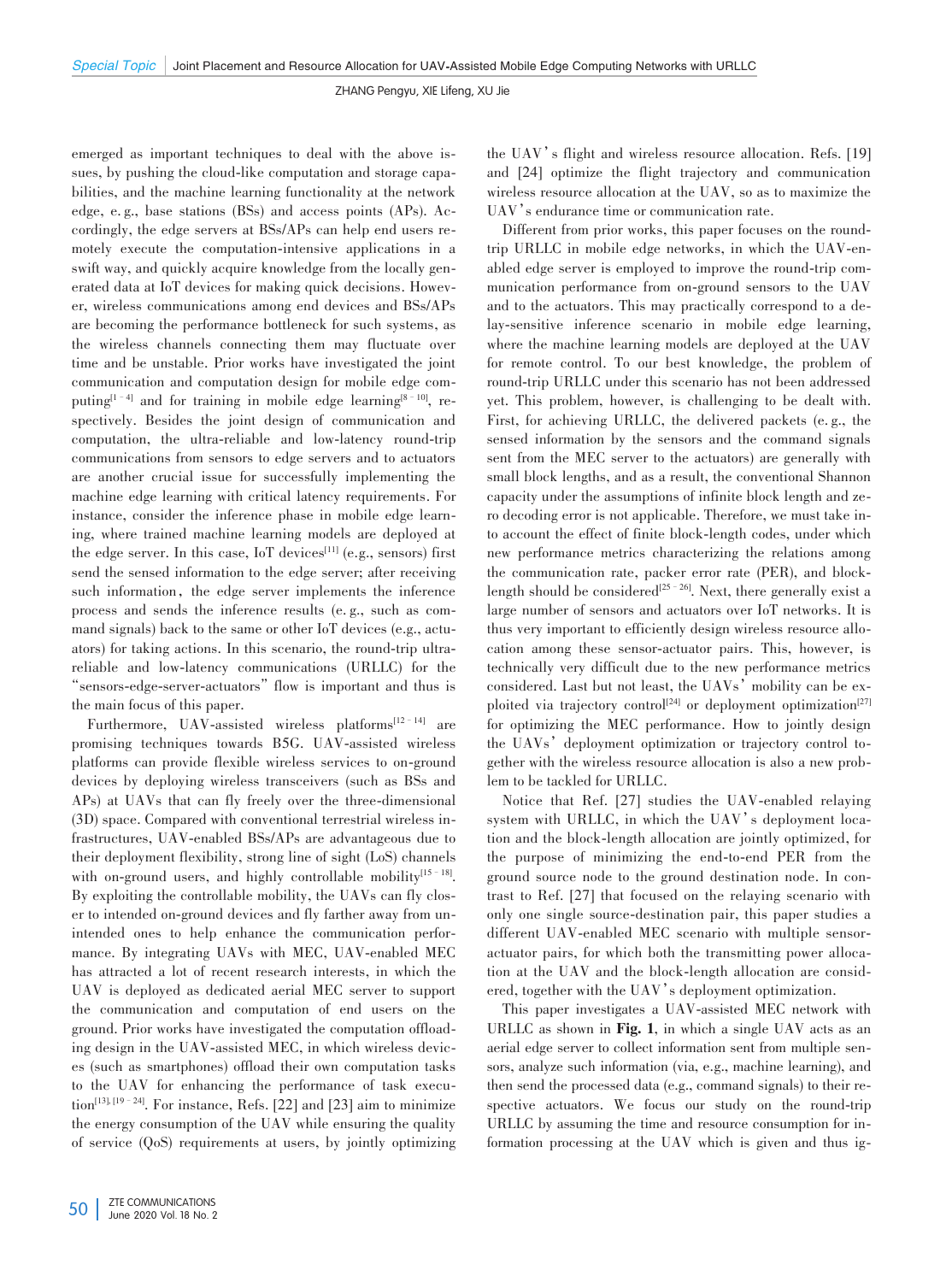

▲ Figure 1. Unmanned aerial vehicle (UAV) assisted mobile edge computing (MEC) network with one UAV acting as an MEC server to serve multiple sensors and actuators on the ground.

nored. Furthermore, we consider the quasi-stationary UAV scenario<sup>1</sup>, in which the UAV hovers at an optimized location during the whole communication period of our interest. The main results of this paper are summarized as follows.

• Under the above setup, we aim to minimize the maximum end-to-end PER of these sensor-actuator pairs, by jointly optimizing the UAV's placement location and wireless resource allocation, subject to the UAV's sum transmitting power constraint and the total block-length constraint.

• The formulated problem is non-convex and thus is difficult to be solved optimally. To tackle this difficulty, we propose an alternating-optimization-based algorithm to obtain a high-quality solution, in which the UAV's placement location and transmitting power allocation and the users'block-length allocation are optimized in an alternating manner.

• Numerical results are provided to validate the performance of our proposed UAV-enabled round-trip URLLC among multiple sensor-actuator pairs. It is shown that our proposed design achieves much lower PER than other benchmark schemes without such joint optimization. It is also shown that when the transmitting power at the UAV becomes large, proper wireless resource allocation among different sensor-actuator pairs is crucial to enhance the maximum PER performance.

The remainder of this paper is organized as follows. Section 2 introduces the system model of the UAV-assisted MEC network with URLLC, and formulates the maximum-PER minimization problem of our interest. Section 3 proposes an efficient algorithm to obtain a high-quality solution to the formulated problem by using the alternating optimization and the Lagrange duality method. Section 4 presents numerical results to validate

the performance of our proposed approaches. Finally, Section 5 concludes this paper.

## 2 System Model

As shown in Fig. 1, a UAV-assisted MEC network, in which a UAV is dispatched as an aerial MEC server to serve *N* pairs of sensors and actuators, is considered. We use  $\mathcal{N} = \{1, ..., N\}$  to denote the set of sensors or actuators. In particular, the UAV collects information sent from the *N* sensors in the uplink and then transmits the processed data (or command signals) to the respective actuators in the downlink. Suppose that the sensor  $i \in \mathcal{N}$  and actuator  $i \in \mathcal{N}$  on the ground have fixed locations  $(\hat{x}_i, \hat{y}_i, 0)$  and  $(\tilde{x}_i, \tilde{y}_i, 0)$  in a 3D Cartesian coordi-

nate system, where  $\hat{\mathbf{w}}_i = (\hat{x}_i, \hat{y}_i)$  and  $\tilde{\mathbf{w}}_i = (\tilde{x}_i, \tilde{y}_i)$  are defined as their horizontal coordinates, respectively. The locations of sensors and actuators are assumed to be a-priori known by the UAV to facilitate the placement location optimization and wireless resource allocations.

The UAV is assumed to stay at a fixed altitude *H* above the ground, and the horizontal coordinate of the UAV is denoted by  $q = (x, y)^2$ . Therefore, the distance from the UAV to sensor *i* and actuator *i* are respectively given as:

$$
\hat{d}_i = \sqrt{H^2 + ||\mathbf{q} - \hat{\mathbf{w}}_i||^2}, \forall i \in \mathcal{N},
$$
\n(1)

$$
\tilde{d}_i = \sqrt{H^2 + ||\mathbf{q} - \tilde{\mathbf{w}}_i||^2}, \forall i \in \mathcal{N},
$$
\n(2)

where  $\|\cdot\|$  denotes the Euclidean norm of a vector.

It is assumed that the wireless channels from the UAV to ground sensors or actuators are dominated by LoS links. Thus, the channel power gained from the UAV to sensor *i* and actuator *i* follows the free-space path loss model, which is expressed as:

$$
\hat{h}_i(q) = \rho_0 \hat{d}_i^{-2} = \frac{\rho_0}{\mathrm{H}^2 + \mathrm{||}q - \hat{\mathbf{w}}_i\mathrm{||}^2}, \forall i \in \mathcal{N},\tag{3}
$$

<sup>1</sup> There is another scenario, namely the fully-mobile UAV scenario, in which the UAV can fly around over the communication period and thus the trajectory control becomes crucial. Note that in our considered setup, the on-ground sensors and actuators are at fixed locations. Therefore, we only consider the quasi-stationary UAV scenario by optimizing the deployment location only.

<sup>2</sup> In this paper, we assume that the UAV hovers at an unchanged location during the whole flight period.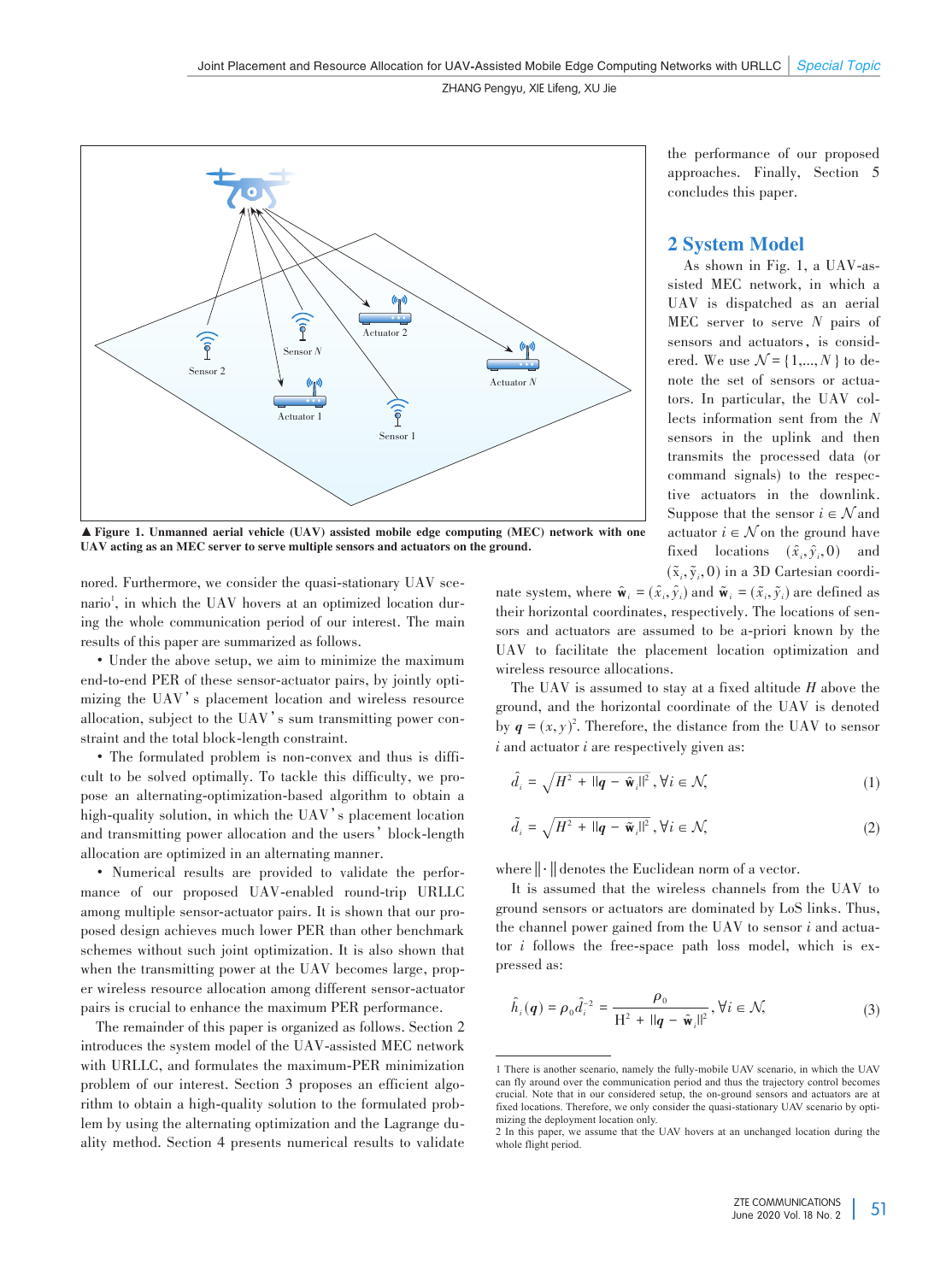$$
\tilde{h}_i(q) = \rho_0 \tilde{d}_i^{-2} = \frac{\rho_0}{\mathrm{H}^2 + \mathrm{||}q - \tilde{\mathbf{w}}_i\mathrm{||}^2}, \forall i \in \mathcal{N},\tag{4}
$$

where  $\rho_0$  denotes the channel power gained at the reference distance of  $d_0 = 1$  m.

In the uplink, each sensor adopts constant power Q to send messages to the UAV. In this case, the correspondingly received signal-to-noise-ratio (SNR) at the UAV can be expressed as:

$$
\hat{\gamma}_i(q) = \frac{Q\hat{h}_i(q)}{\sigma^2}, \forall i \in \mathcal{N}.
$$
\n(5)

In the downlink, the UAV adopts transmitting power  $p_i, i \in \mathcal{N}$  to send the processed data to actuator *i*. Thus, the correspondingly received SNR at actuator *i* can be expressed as:

$$
\tilde{\gamma}_i(q, p_i) = \frac{p_i \tilde{h}_i(q)}{\sigma^2}, \forall i \in \mathcal{N},
$$
\n(6)

where  $\sigma^2$  denotes the power of the additive white Gaussian noise (AWGN) at the receiver. Suppose that the UAV's downlink transmission power is  $P_{sum}$ . Then we have  $\sum_{i \in N} p_i \leq P_{sum}$ .

We consider the time-division multiple access (TDMA) transmission protocol, in which the uplink transmission from each sensor to the UAV and the downlink transmission from the UAV to each actuator are implemented over the same frequency band and orthogonal time instants. Suppose that the size of the packet generated by sensor  $i$  is denoted as  $k_i$ ̂ and that desired by actuator  $i$  is denoted as  $k_i$ , which are ͂ generally different. Accordingly, let  $\tilde{m_i}$  and  $\hat{m_i}$  denote the allocated block-length during the uplink and downlink transmission for the *i*-th sensor-actuator pair,  $i \in \mathcal{N}$ , respectively. Thus, we have  $\sum_{i=1}$  $\sum_{i=1}^{N}$   $(\hat{m}_{i} + \tilde{m}_{i}) \leq M$ , where *M* denotes the total

block-length.

In order to process the uploaded data from sensors, the UAV needs to consume certain time and energy for implement ing the inference task. Let  $f$  and  $\kappa$  denote the CPU frequency and the effective capacitance for computing at the UAV, *C* denote the total CPU cycles required for accomplishing the task. Then the energy required for executing the inference task is approximated  $P_{\text{comp}} = \kappa C f^2$  and the time duration for computation is given as  $T_{\text{comp}}^{[13]}$ . Suppose that  $\delta$  is the symbol length for wireless communication and  $T_{\text{total}}$  denotes the total end-to-end delay for the inference task. Then we have  $\delta M = T_{total} - T_{comp}$ . In this paper, we assume that the computation delay  $T_{\text{comp}}$  and energy consumption  $P_{\text{comp}}$  are given and thus are not considered in the optimization of our interest.

Based on the achievable rate formula of finite block-length codes[25] , it follows that to transmit a short packet within finite symbols, the PERs (within (0, 0.5)) of the uplink and downlink transmission for the *i*-th sensor-actuator pairs are approximated as the following two formulas, respectively $[25]$ .

$$
\hat{\varepsilon}_i(\hat{k}_i, \mathbf{q}, \hat{m}_i) = Q\left(\frac{\hat{m}_i \ln\left(1 + \hat{\gamma}(\mathbf{q})\right) - \hat{k}_i \ln 2}{\sqrt{\hat{m}_i} \sqrt{1 - \left(1 + \hat{\gamma}(\mathbf{q})\right)^{-2}}}\right),\tag{7}
$$

$$
\tilde{\varepsilon}_i(\tilde{k}_i, \mathbf{q}, \tilde{m}_i) = Q\left(\frac{\tilde{m}_i \ln\left(1 + \tilde{\gamma}(\mathbf{q})\right) - \tilde{k}_i \ln 2}{\sqrt{\tilde{m}_i} \sqrt{1 - \left(1 + \tilde{\gamma}(\mathbf{q})\right)^{-2}}}\right),\tag{8}
$$
\n
$$
\text{where } Q(x) = \frac{1}{\sqrt{2\pi}} \int_x^{\infty} e^{-\frac{t^2}{2}} dt.
$$

As a result, we define the end-to-end PER of the *i*-th sensoractuator pair as the rate when the packet error occurs at either the uplink or downlink transmission, which is denoted as  $\varepsilon_i$ and given by

$$
\varepsilon_i = 1 - (1 - \hat{\varepsilon}_i(\hat{k}_i, q, \hat{m}_i)) (1 - \tilde{\varepsilon}_i(\tilde{k}_i, q, \tilde{m}_i)) =
$$
  

$$
\hat{\varepsilon}_i(\hat{k}_i, q, \hat{m}_i) + \tilde{\varepsilon}_i(\tilde{k}_i, q, \tilde{m}_i) - \hat{\varepsilon}_i(\hat{k}_i, q, \hat{m}_i) \times \tilde{\varepsilon}_i(\tilde{k}_i, q, \tilde{m}_i).
$$
 (9)

In general, under our URLLC consideration, the sensor-actuator pairs should work at the regime when the PERs are generally very small, i.e., it should hold that  $\hat{\varepsilon}_i(k_i, \mathbf{q}, \hat{m}_i) \leq 10^{-1}$ , ̂  $\tilde{\varepsilon}$ <sup>*i*</sup>( $k_i$ ,  $q$ ,  $\tilde{m}_i$ )  $\leq 10^{-1}$ ,  $i \in \mathcal{N}$ . In this case, we have  $\hat{\varepsilon}$ <sub>*i*</sub>( $k_i$ ,  $q$ ,  $\hat{m}_i$ ) + ͂ ̂  $\tilde{\varepsilon}_i(k_i, q, \tilde{m}_i) \gg \hat{\varepsilon}_i(k_i, q, \hat{m}_i) \times \tilde{\varepsilon}_i(k_i, q, \tilde{m}_i)$ , and accordingly, it ͂ ̂ ĩ follows that  $\varepsilon_i \approx \hat{\varepsilon}_i(k_i, \mathbf{q}, \hat{m}_i) + \tilde{\varepsilon}_i(k_i, \mathbf{q}, \tilde{m}_i), \forall i \in \mathcal{N}^{[27]}$ . ̂ ͂

Our objective is to minimize the maximum PER of the *N* pairs, by jointly optimizing the UAV's placement location and transmitting power allocation, and the users'block-length, subject to the total block-length constraint and the sum transmitting power constraint at the UAV. For notational convenience, we denote that  $m \triangleq \{ \hat{m}_i, \tilde{m}_i \}$ ,  $p \triangleq \{ p_i \}$ . Therefore, the maximum end-to-end PER minimization problem of our interest can be formulated as

$$
\begin{aligned} \text{(P1):} \min_{\mathbf{q}, \mathbf{m}, p} \quad \max_{i \in N} \hat{\varepsilon}_i(\hat{k}_i, \mathbf{q}, \hat{m}_i) + \tilde{\varepsilon}_i(\tilde{k}_i, \mathbf{q}, \tilde{m}_i) \\ \text{s.t.} \, \hat{\varepsilon}_i(\hat{k}_i, \mathbf{q}, \hat{m}_i) < 10^{-1}, \tilde{\varepsilon}_i(\tilde{k}_i, \mathbf{q}, \tilde{m}_i) < 10^{-1}, \forall i \in \mathcal{N} \text{(10a)} \end{aligned}
$$

$$
\sum_{i \in N} (\hat{m}_i + \tilde{m}_i) \le M \tag{10b}
$$

$$
\sum_{i \in N} p_i \le P_{\text{sum}} \tag{10c}
$$

$$
p_i \geq 0, \forall i \in \mathcal{N},\tag{10d}
$$

where Eq.  $(10a)$  corresponds to the constraints for the approximation of objective function to be accurate, Eq. (10b) denotes the total block-length constraint and Eq. (10c) denotes the sum transmitting power constraint at the UAV. As the objective function in (P1) is a non-convex function in general, the problem (P1) is a non-convex problem that is generally difficult to be optimally solved.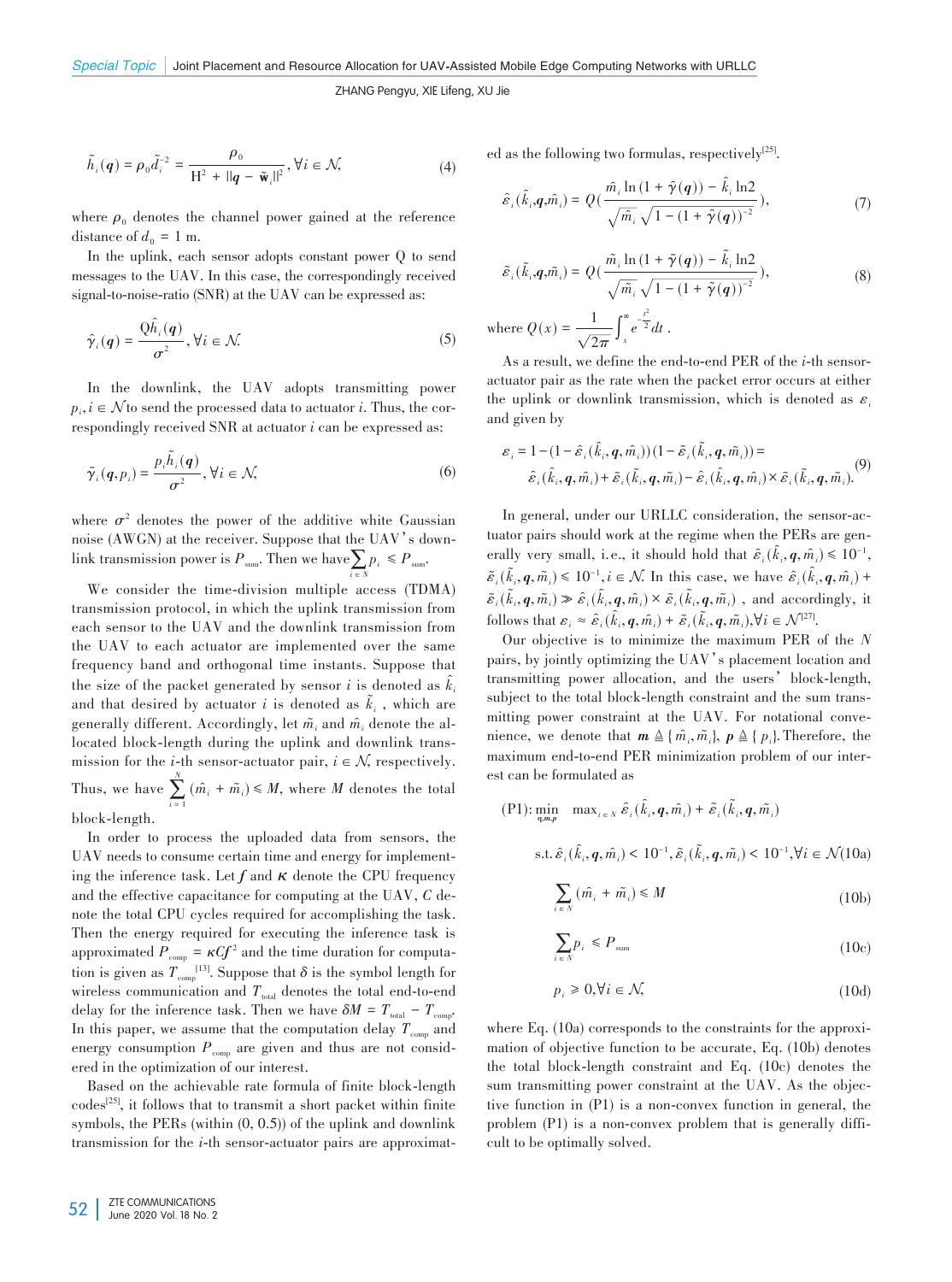## 3 Proposed Solution to Problem (P1)

In this section, we propose an efficient algorithm to obtain a high-quality solution to the problem (P1). Towards this end, we first introduce an auxiliary variable  $\varepsilon$ , and equivalently reformulate the problem (P1) as

$$
\begin{aligned} \text{(P2):} \min_{\boldsymbol{q}, \boldsymbol{m}, \boldsymbol{\nu}, \boldsymbol{\varepsilon}} & \varepsilon\\ \text{s.t.} & \hat{\boldsymbol{\varepsilon}}_i(\hat{k}_i, \boldsymbol{q}, \hat{m}_i) + \tilde{\boldsymbol{\varepsilon}}_i(\tilde{k}_i, \boldsymbol{q}, \tilde{m}_i) \leq \varepsilon, \forall i \in \mathcal{N} \qquad (11) \\ (10a), (10b) \text{ and } (10c). \end{aligned}
$$

However, the problem (P2) is still non-convex. To tackle this challenge, we propose an algorithm to solve the problem (P2) or (P1) by using the alternating optimization technique, in which the block-length allocation, the transmitting power allocation, and the deployment location are optimized in an alternating manner, by considering the others to be given, towards a converged solution.

### 3.1 Block-Length Allocation

Under any given UAV's location *q* and power allocation *p*, the block-length allocation problem is formulated as

$$
(P2.1): \min_{m,\varepsilon} \varepsilon
$$
  
s.t.  $\hat{\varepsilon}_i(\hat{k}_i, q, \hat{m}_i) + \tilde{\varepsilon}_i(\tilde{k}_i, q, \tilde{m}_i) \le \varepsilon, \forall i \in \mathcal{N},$  (12a)

$$
\sum_{i \in \mathcal{N}} (\hat{m}_i + \tilde{m}_i) \le M. \tag{12b}
$$

Since the error rate functions  $\varepsilon(k, \mathbf{q}, m)$  in the constraint  $(12a)$  are convex with respect to  $m^{[26]}$ , the problem  $(P2.1)$  is a convex optimization problem. Therefore, the strong duality holds between  $(P2.1)$  and its Lagrange dual problem. As a result, we can optimally solve (P2.1) by using the Lagrange duality method $^{[28]}$ .

Let  $\lambda_i \geq 0$ ,  $\forall i \in \mathcal{N}$  and  $\mu \geq 0$  denote the dual variables associated with the *i*-th constraint in Eqs. (12a) and (12b), respectively. Then we define  $\lambda \triangleq [\lambda_1,...,\lambda_N]$ . Let X denote the set  $\lambda$  and  $\mu$  specified by the constraints in the dual problem of (P2.1). The Lagrangian of problem (P2.1) is given by

$$
\mathcal{L}_1(\varepsilon, m, \lambda, \mu) = (1 - \sum_{i \in N} \lambda_i) \varepsilon + \sum_{i \in N} \lambda_i (\hat{\varepsilon}_i (\hat{k}_i, q, \hat{m}_i) + \tilde{\varepsilon}_i (\hat{k}_i, q, \tilde{m}_i)) + \mu \sum_{i \in N} (\hat{m}_i + \tilde{m}_i) - \mu M. \tag{13}
$$

Accordingly, the dual function of (P2.1) is

$$
g(\lambda,\mu) = \min_{m,\varepsilon} L(m,\varepsilon,\lambda,\mu)
$$
  
s.t. (12a) and (12b). (14)

As a result, the dual problem is given by

(D2.1): 
$$
\max_{\lambda \mu} g(\lambda, \mu)
$$
  
s.t. 
$$
\sum_{i=1}^{N} \lambda_{i} = 1
$$

$$
\mu \ge 0, \lambda_{i} \ge 0, \forall i \in \mathcal{N}.
$$
 (15)

First, we obtain the dual function under any given  $\lambda$  and  $\mu$ by solving Eq. (14). Towards this end, we obtain the optimal solution  $\{\tilde{m}_i^*\}$  and  $\{\tilde{m}_i^*\}$  via solving Eqs. (16) and (17) by using a bisection search.

$$
\frac{\partial \mathcal{L}_1}{\partial \tilde{m}_i} = \lambda_i \frac{-(\tilde{a}\tilde{m}_i + \tilde{b})}{2\sqrt{2\pi} \tilde{m}_i^{3/2}} e^{-(\tilde{a}\sqrt{\tilde{m}_i} - \tilde{b}\sqrt{\tilde{m}_i})^2/2} + \mu = 0,
$$
 (16)

$$
\frac{\partial \mathcal{L}_1}{\partial \hat{m}_i} = \lambda_i \frac{-(\hat{a}\hat{m}_i + \hat{b})}{2\sqrt{2\pi} \hat{m}_i^{3/2}} e^{-(\hat{a}\sqrt{\hat{m}_i} - \hat{b}\sqrt{\hat{m}_i})^2/2} + \mu = 0, \tag{17}
$$

where 
$$
\tilde{a} = \frac{\ln\left(1 + \tilde{\gamma}_i\right)}{\sqrt{1 - \left(1 + \tilde{\gamma}_i\right)^{-2}}} > 0
$$
 and  $\tilde{b} = \frac{k \ln 2}{\sqrt{1 - \left(1 + \tilde{\gamma}_i\right)^{-2}}} > 0$ .

Then, we obtain the optimal  $\lambda^{\text{opt}}$  and  $\mu^{\text{opt}}$  via solving the dual problem  $(D2.1)$  by using sub-gradient based method<sup>[29]</sup>, such as the ellipsoid method. With  $\lambda^{\text{opt}}$  and  $\mu^{\text{opt}}$  at hand, we can obtain the optimal solution  $\{\tilde{m}_i^{\text{opt}}\}$  and  $\{\tilde{m}_i^{\text{opt}}\}$  by replacing  $\lambda$  and *μ* in Eqs. (16) and (17) as  $\lambda^{\text{opt}}$  and  $\mu^{\text{opt}}$ . Therefore, problem (P2.1) is solved.

#### 3.2 Power Allocation

For any given UAV's location *q* and block-length allocation *m*, the power allocation problem is formulated as:

$$
(P 2.2): \min_{p,\varepsilon} \quad \varepsilon
$$

$$
\text{s.t.} \,\hat{\varepsilon}_i(\hat{k}_i, \mathbf{q}, \hat{m}_i) + \tilde{\varepsilon}_i(\tilde{k}_i, \mathbf{q}, \tilde{m}_i) \leq \varepsilon, \forall i \in \mathcal{N} \tag{18a}
$$

$$
\sum_{i \in N} p_i \le P_{\text{sum}} \tag{18b}
$$

$$
p_i \geq 0, \forall i \in \mathcal{N}.\tag{18c}
$$

We have the following lemma for solving the problem.

Lemma: For any given UAV's location  $q$  and latency allocation  $m$ , the error rate  $\varepsilon$  is convex in  $p$  under the mild condition  $\varepsilon(\gamma,m)$  < 0.5.

Proof: See Appendix.

Since the error rate functions  $\varepsilon(k, q, m)$  in the constraint (18a) are convex with respect to  $p$ , the problem  $(P2.2)$  is a convex optimization problem. Therefore, the strong duality also holds between (P2.2) and its Lagrange dual problem. As a result, we can optimally solve (P2.2) by using Lagrange duality method.

Let  $\zeta_i \geq 0, \nu_i \geq 0, \forall i \in \mathcal{N}$ , and  $\eta \geq 0$  denote the dual variables associated with the constraints (18a), (18c) and (18b), re-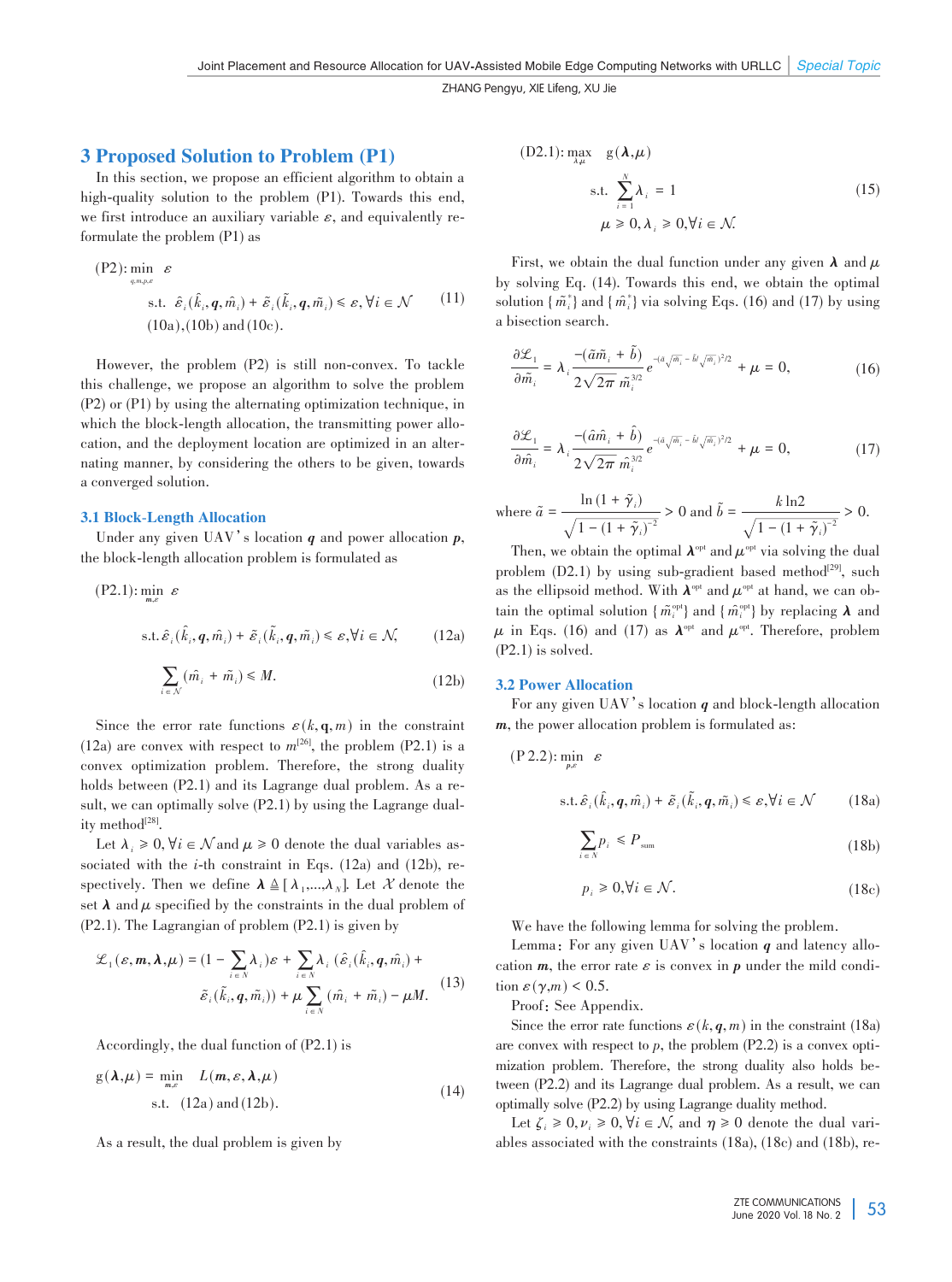spectively. Then we define  $\zeta \triangleq [\zeta_1, \ldots, \zeta_N]$  and  $\nu \triangleq [\nu_1, \ldots, \nu_N]$ . Let  $\gamma$  denote the set of  $\zeta$ ,  $\eta$  and  $\nu$  specified by the constraints in the dual problem of (P2.2). The Lagrangian of the problem (P2.2) is given by

$$
\mathcal{L}_2(p,\varepsilon,\zeta,\nu,\eta) = (1 - \sum_{i \in N} \zeta_i)\varepsilon + \sum_{i \in N} \zeta_i (\hat{\varepsilon}_i(\hat{k}_i,q,\hat{m}_i) + \tilde{\varepsilon}_i(\tilde{k}_i,q,\tilde{m}_i)) + \eta \sum_{i \in N} p_i - \sum_{i \in N} \nu_i p_i - \eta P_{sum}.
$$
 (19)

Accordingly, the dual function is given as:

$$
g(\zeta, \nu, \eta) = \min_{p, \varepsilon} L(p, \varepsilon, \zeta, \nu, \eta)
$$
  
s.t. (18a), (18b) and (18c). (20)

As a result, the dual problem of (P2.2) is expressed as

(D2.2): 
$$
\max_{s,\mu,\varphi} g(\zeta,\nu,\eta)
$$
  
s.t. 
$$
\sum_{i=1}^{N} \zeta_i = 1
$$

$$
\eta \ge 0, \zeta_i \ge 0, \nu_{\zeta} \ge 0, \forall i \in \mathcal{N}.
$$
 (21)

First, we obtain the dual function of Eq. (20) under any given  $\zeta$ ,  $\eta$  and  $\nu$  by solving the problem of Eq. (22). In particular, we can obtain the optimal solution  $\{p_i^*\}$  via solving Eq. (22) by the bisection search.

$$
\frac{\partial \mathcal{L}_2}{\partial p_i} = \frac{\zeta_i}{\sqrt{2\pi}} A_d e^{(-A^2)/2} + \eta - \nu_i = 0,
$$
 (22)

where

$$
A_{d} \triangleq \frac{\frac{h}{\sigma^{2}} m^{3/2} \sqrt{1-(1+\gamma_{i})^{-2}} - \frac{\sqrt{m} \frac{h}{\sigma^{2}} (m \ln(1+\gamma_{i})-k \ln 2)}{(1+\gamma_{i})^{3} \sqrt{1-(1+\gamma_{i})^{-2}}})}{m (1-(1+\gamma_{i})^{-2})},
$$
(23)

$$
A \triangleq \frac{m \ln \left(1 + \gamma_i\right) - k \ln 2}{\sqrt{m} \sqrt{1 - \left(1 + \gamma_i\right)^{-2}}}.
$$
\n(24)

Then we obtain the optimal  $\zeta^{\text{opt}}$ ,  $\eta^{\text{opt}}$  and  $\nu^{\text{opt}}$  via solving the dual problem  $(D2.2)$  by using the ellipsoid method<sup>[28]</sup>. With *ζ*<sup>opt</sup>, *η*<sup>opt</sup> and *ν*<sup>opt</sup> obtained, we can determine the optimal solution {  $p_i^{\text{opt}}$ } by replacing  $\zeta, \eta$  and  $\nu$  in Eq. (22) as  $\zeta^{\text{opt}}, \eta^{\text{opt}}$  and *ν*<sup>opt</sup>. Therefore, problem (P2.2) is finally solved.

#### 3.3 UAV Placement Optimization

Finally, under any given UAV's transmitting power allocation *p* and users'block-length allocation *m*, we optimize the UAV placement location, for which the optimization problem is formulated as

$$
\begin{aligned} \n\text{(P2.3):} \quad &\min_{x, y, \varepsilon} \varepsilon \\ \n\text{s.t.} \quad &\hat{\varepsilon}_i(\hat{k}_i, q, \hat{m}_i) + \tilde{\varepsilon}_i(\tilde{k}_i, q, \tilde{m}_i) \leq \varepsilon, \forall i \in \mathcal{N}. \n\end{aligned} \tag{25}
$$

We solve the problem (P2.3) by adopting a two-dimensional (2D) exhaustive search over the region  $[\underline{x}, \overline{x}] \times [\underline{y}, \overline{y}]$ , where  $\underline{x} = \min_{i \in \mathcal{N}} (\hat{x}_i, \tilde{x}_i), \ \overline{x} = \max_{i \in \mathcal{N}} (\hat{x}_i, \tilde{x}_i), \ \underline{y} = \min_{i \in \mathcal{N}} (\hat{y}_i, \tilde{y}_i), \ \overline{y} =$  $\max_{i \in \mathcal{N}} (\hat{y}_i, \tilde{y}_i).$ 

In summary, we optimize the UAV's placement location *q* and the wireless resource allocation *m* and *p* in an alternating manner. It is worth noting that the objective value (i. e., the achieved maximum end-to-end PER value) is monotonically non-increasing after each update. As a result, the alternatingoptimization-based approach eventually converges to a converged solution to (P2) or (P1), as the maximum PER value is lower bounded by zero. It is also worth noting that the proposed algorithm can be employed offline before the UAV is launched for helping perform the inference task, which can thus be implemented efficiently in practice and will not affect the low latency requirement of the online computation task.

## 4 Numerical Results

In this section, we present numerical results to evaluate the performance of the proposed design. In the simulation, we randomly generate sensors and actuators'positions in a 2D area within  $100 \times 100$  m<sup>2</sup>. We set  $k_i = 100$  bit and  $k_i = 80$  bit, and ̂ ͂  $\forall i \in \mathcal{N}$  for uplink and downlink communications. The reference channel power gain is set as  $\rho_0 = -40$  dB and the receiver noise power is  $\sigma^2$  = -90 dBm. The transmitting power of all sensors is  $Q = 1$  W. The UAV flies at a fixed altitude of H = 120 m. We consider the following reference schemes for performance comparison.

• **Benchmark scheme**: In this scheme, the UAV hovers above a fixed location (i. e., the middle point of the area) and wireless resources are allocated equally among all sensor-actuator pairs (i.e.,  $\frac{M}{2N}$  for all the sensor-actuator pairs' block-length and  $\frac{P_{\text{sum}}}{N}$ 

 $\frac{\text{sum}}{N}$  for the UAV's transmitting power to actuators). •**Placement optimization only**: In this scheme, we consid⁃ er equal block-length and power allocations (i.e., wireless resources are allocated to all the sensor-actuator pairs evenly). Under this design, the UAV hovers at an optimized location, which can be obtained by solving the problem (P2.3) under given UAV's transmitting power allocation *p* and users' block-length allocation *m*.

•**Resource allocation only**: The UAV hovers above the mid⁃ dle point of the area with optimal wireless resource allocations, which can be obtained via solving the problems (P2.1) and (P2.2).

Fig. 2 shows the maximum end-to-end PER versus the total block-length *M*, where we set  $P_{\text{sum}} = 36$  dBm. It is observed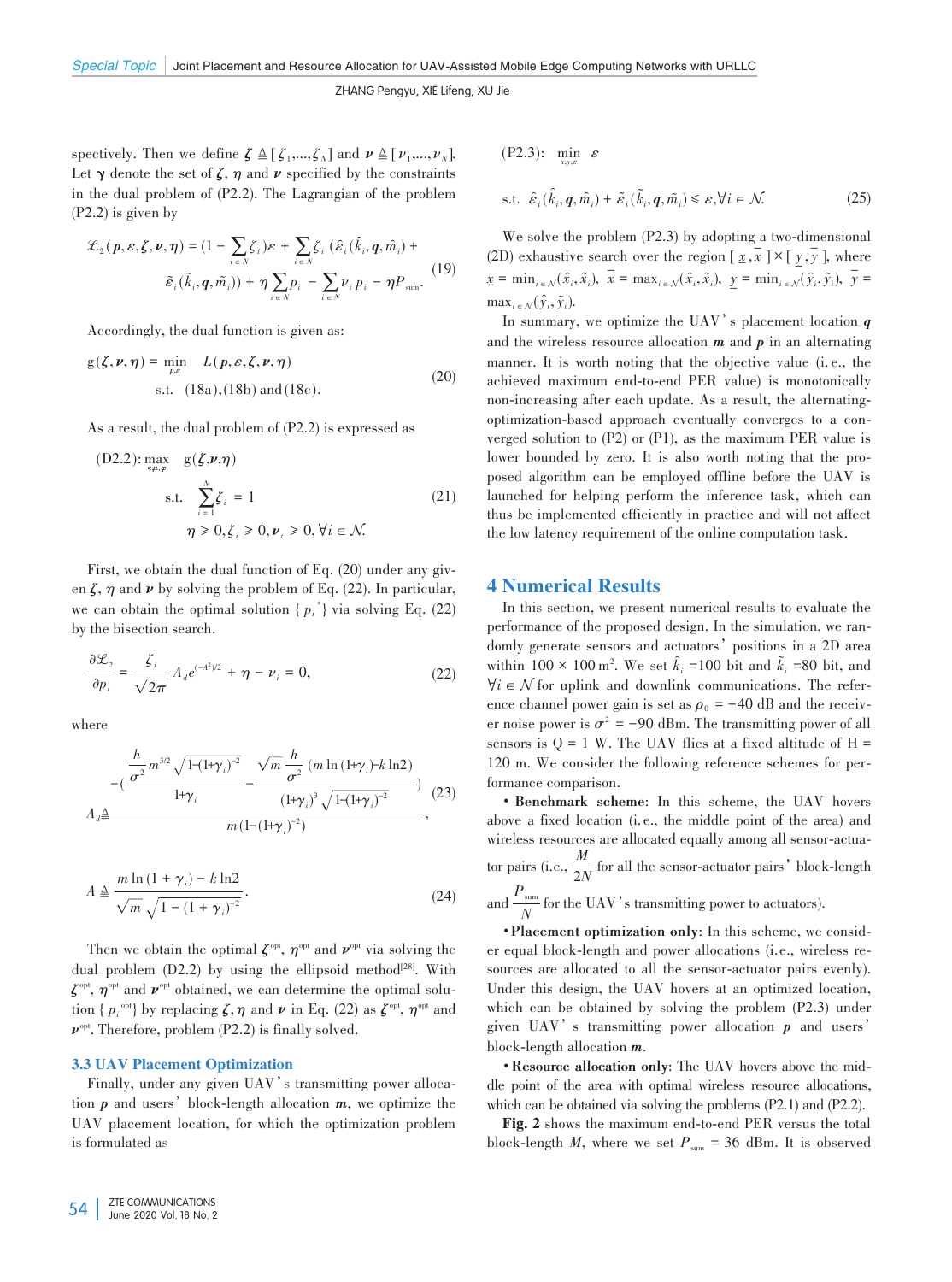that our proposed design outperforms other reference schemes and the performance gain becomes more significant when the total block-length becomes larger. It is also observed that the resource allocation only scheme significantly outperforms the placement optimization only scheme. This shows the importance of the joint uplink and downlink resource allocation.

Fig. 3 shows the maximum end-to-end PER versus the total transmitting power  $P_{\text{sum}}$ , where we set  $M = 150$ . It is observed that the scheme with placement optimization only and the benchmark scheme both lead to a PER error floor when  $P_{\text{sum}}$ 33 dBm. It is also observed that in the low transmitting power regime, the placement only scheme slightly outperforms the resource allocation only scheme. By contrast, when the transmitting power becomes high, the placement only scheme and the benchmark scheme result in unchanged maximum PER values, which is due to the fact that the PER performance is fundamentally limited by the uplink because of the lacking of resource allocations. In this case, the resource allocation only scheme and the proposed design lead to monotonically decreasing maximum PER values as transmitting power increases. Over all transmitting power regimes, the proposed design with both resource allocation and UAV placement optimization is observed to always achieve the best performance, and the performance gain becomes more evident when the transmitting power becomes larger.

## 5 Conclusions

In this paper, we study a new UAV-assisted MEC network with URLLC, in which a UAV is deployed at an optimizable location for serving multiple pairs of sensors and actuators. We minimize the maximum end-to-end PER of these sensoractuator pairs by jointly optimizing the UAV's placement location and transmitting power allocation, and the block-length allocation among these sensor-actuator pairs. We propose an effective algorithm based on the alternating optimization tech⁃ nique to obtain a high-quality solution to this challenging problem. Numerical results show that the proposed algorithm achieves better performance than other benchmark schemes. Due to the space limitation, there have been some other interesting issues that are not addressed in this paper, which are discussed in the following to motivate future work.

We consider the quasi-stationary UAV scenario by only optimizing the UAV's deployment location. In some other scenarios (e.g., the IoT devices have intermittent traffics that happen at different time instants), it may be feasible to exploit the UAV's mobility over time for further enhancing the round-trip URLLC performance. In this case, how to optimize the UAV's trajectory optimization (instead of placement location only) and the wireless resource allocation to maximize the system performance is an interesting and challenging problem.

We only consider the round-trip URLLC among the sensoractuator pairs by ignoring the computation or information pro-



▲Figure 2. The maximum end-to-end PER versus the number of total available block-length *M*.



▲ Figure 3. The maximum end-to-end PER versus the UAV's maximum transmitting power  $P_{\text{sum}}$ 

cessing at the UAV. Eventually, the computation-communication tradeoff in MEC and mobile edge learning systems can also be exploited for enhancing the latency performance. How to optimize the performance of UAV-enabled MEC systems for various edge machine learning applications is an interesting direction for future investigation.

## Appendix

Since  $Q(x)$  is strictly decreasing and convex in x when  $Q(x)$  < 0.5, it suffices to show the convexity of  $\varepsilon(\gamma,m)$  in  $\gamma$  by proving

$$
f(m,\gamma) \triangleq \frac{m \ln\left(1+\gamma\right) - N \ln 2}{\sqrt{m}\sqrt{1-\left(1+\gamma\right)^{-2}}},\tag{26}
$$